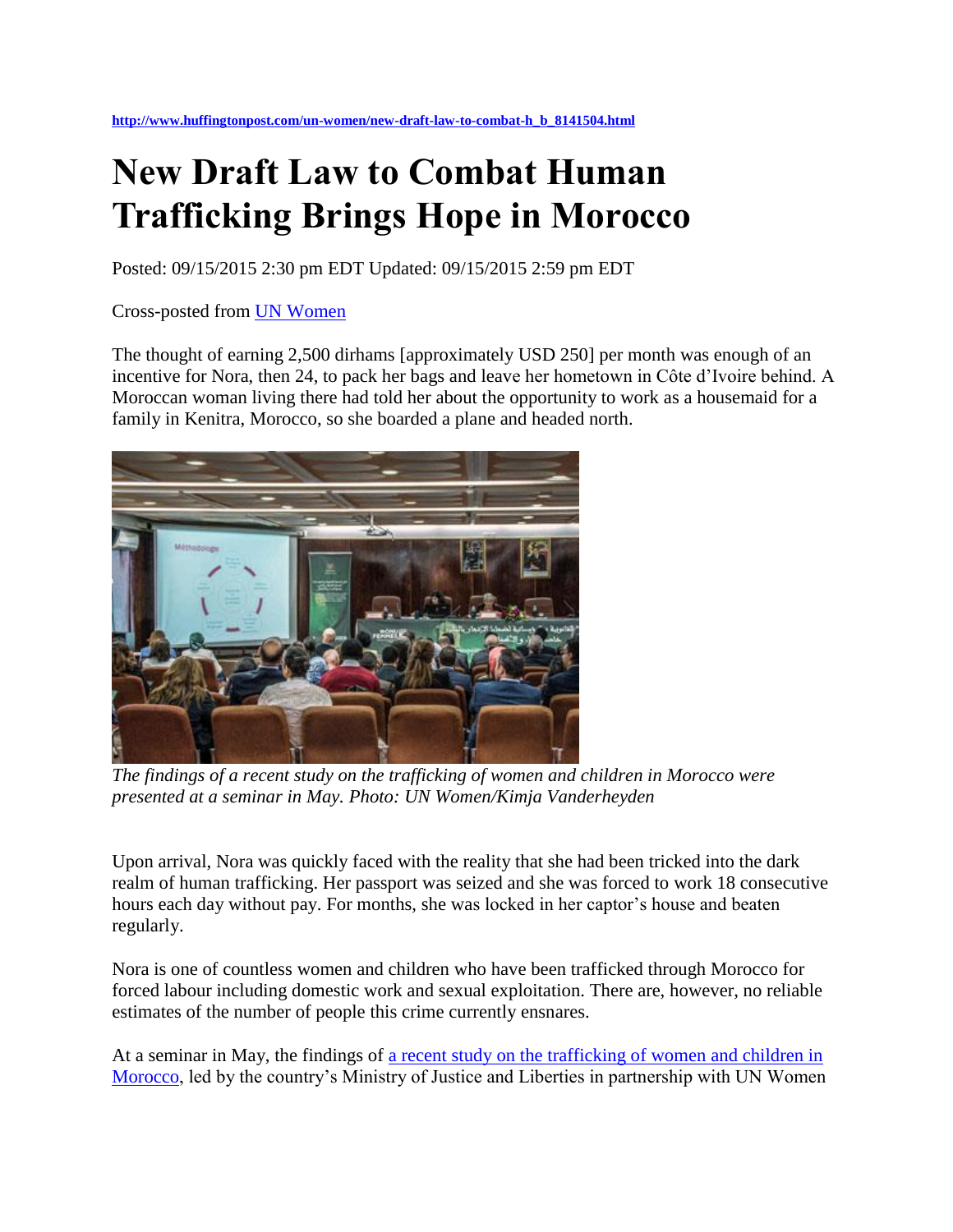and the Swiss Agency for Development and Cooperation of Switzerland, were presented to more than 100 members of government, civil society and international organizations.

The study identifies human trafficking as both an internal as well as a transnational problem, with Morocco at the hub as a country of origin, destination and transit. It is described as "legally" invisible," because it is not clearly defined in domestic law. Moreover, when trafficking involving Moroccan nationals occurs abroad, it can often be impossible for Moroccan officials to intervene across borders.



*Adriano Küpfer, Director of the Swiss Cooperation, Leila Rhiwi, UN Women Maghreb representative and Mustapha Ramid, Minister of Justice and Liberties, attended a seminar in May focused on human trafficking in Morocco. Photo: UN Women/Kimja Vanderheyden*

The urgent need to prevent and address the needs of those trafficked has been in focus for a few years now. During a visit to Morocco in 2013, the UN Special Rapporteur on trafficking in persons expressed concern about the lack of an adequate legal framework to effectively address the issue. Moroccan officials informed her that the adoption of a new anti-trafficking law would enable authorities to train police officials on the identification of victims.

A draft law against human trafficking was approved by the Moroccan Government just days before the joint UN Women study was released in May, and is expected to be debated and adopted as early as October.

The Special Rapporteur believes new anti-trafficking legislation will simplify the processes of investigation, data collection and prosecution, where complications exist due to the crime's ambiguous definition in the Penal Code.

"The police do not consider instances of trafficking as cases. They treat women as prostitutes, they think that they can never be forced [to have sex]," said a representative of a civil society organization that helps women who are survivors of violence, who was interviewed anonymously for the study. "It is difficult to prove. The man will lie; he will say he does not